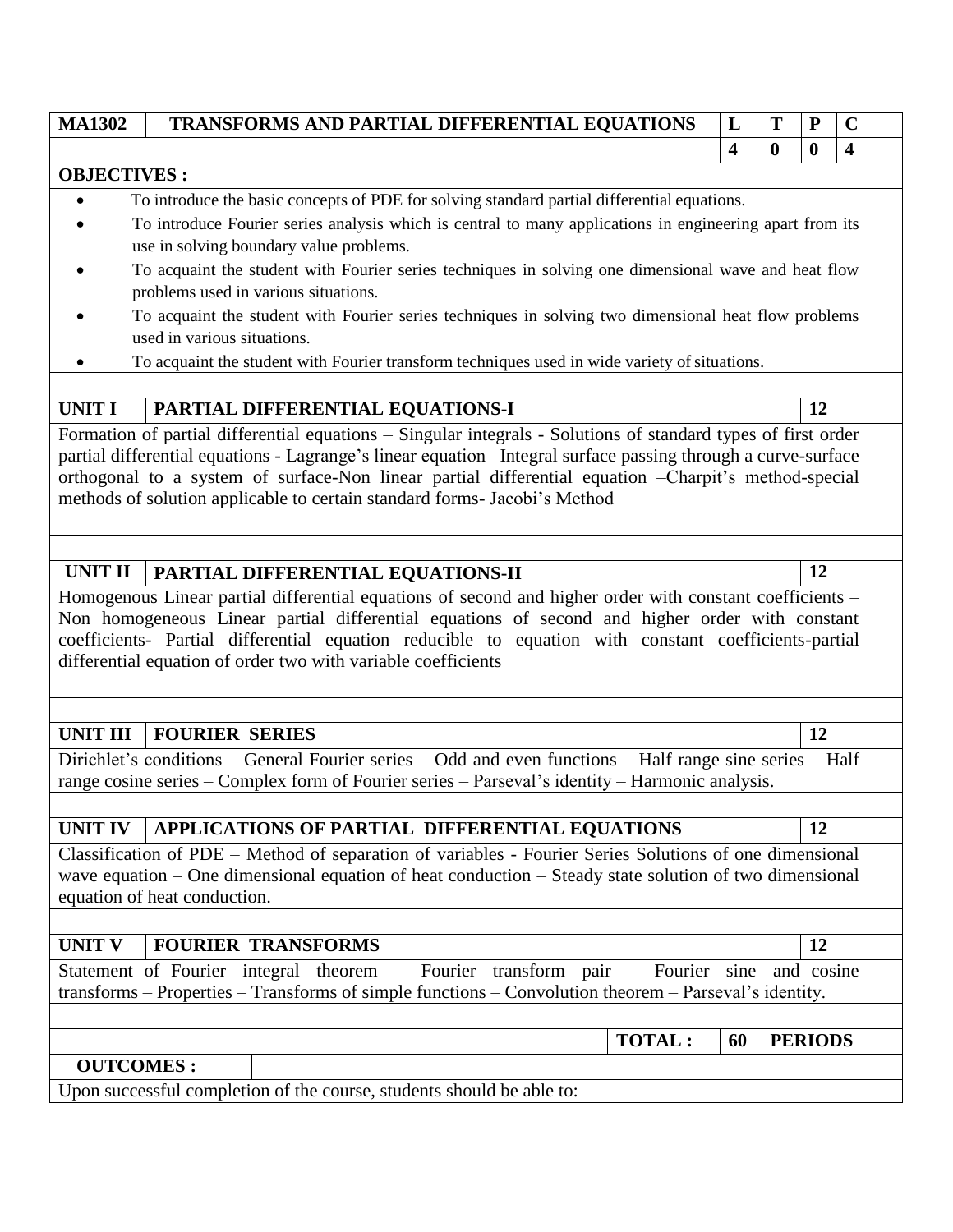- Understand how to solve the given standard partial differential equations.
- Solve differential equations using Fourier series analysis which plays a vital role in engineering applications.
- Appreciate the physical significance of Fourier series techniques in solving one dimensional heat flow problems and one dimensional wave equations.
- Appreciate the physical significance of Fourier series techniques in solving two dimensional heat flow problems in Mechanical Engineering.
- Understand the mathematical principles on transforms and partial differential equations would provide them the ability to formulate and solve some of the physical problems of engineering.

### **TEXT BOOKS :**

- 1. Grewal B.S., "Higher Engineering Mathematics"*,* 43rd Edition, Khanna Publishers, New Delhi, 2014.
- 2. Narayanan S., Manicavachagom Pillay.T.K and Ramanaiah.G "Advanced Mathematics for Engineering Students", Vol. II & III, S.Viswanathan Publishers Pvt. Ltd, Chennai, 1998.

#### **REFERENCES :**

- 1. Andrews, L.C and Shivamoggi, B, "Integral Transforms for Engineers" SPIE Press, 1999.
- 2. Bali. N.P and Manish Goyal, "A Textbook of Engineering Mathematics",  $9<sup>th</sup>$  Edition, Laxmi Publications Pvt. Ltd, 2014.
- 3. Erwin Kreyszig, "Advanced Engineering Mathematics "*,* 10th Edition, John Wiley, India, 2016.
- 4. James, G., "Advanced Modern Engineering Mathematics", 3<sup>rd</sup> Edition, Pearson Education, 2007.
- 5. Ramana. B.V., "Higher Engineering Mathematics"*,* McGraw Hill Education Pvt. Ltd, New Delhi, 2016.
- 6. Wylie, R.C. and Barrett, L.C., "Advanced Engineering Mathematics "Tata McGraw Hill Education Pvt. Ltd, 6th Edition, New Delhi, 2012.

| <b>ME1301</b> | <b>ENGINEERING THERMODYNAMICS</b> |  |  |
|---------------|-----------------------------------|--|--|
|               |                                   |  |  |

### **OBJECTIVES:**

- To understand the fundamentals of thermodynamics
- To study about the second law of thermodynamics and entropy principles.
- To understand the concept of steam power cycle.
- To study about the thermodynamic relations.
- To learn gas mixture concept and psychrometric processes .

(Use of Standard and approved Steam Table, Mollier Chart, Compressibility Chart and Psychrometric Chart permitted)

### **UNIT I BASIC CONCEPTS AND FIRST LAW 9**

Basic concepts - concept of continuum, comparison of microscopic and macroscopic approach. System, Property, specific quantities, Temperature and Temperature scales. Quasi-static, reversible and irreversible processes. Displacement work and other modes of work. Zeroth law of thermodynamics, Thermodynamic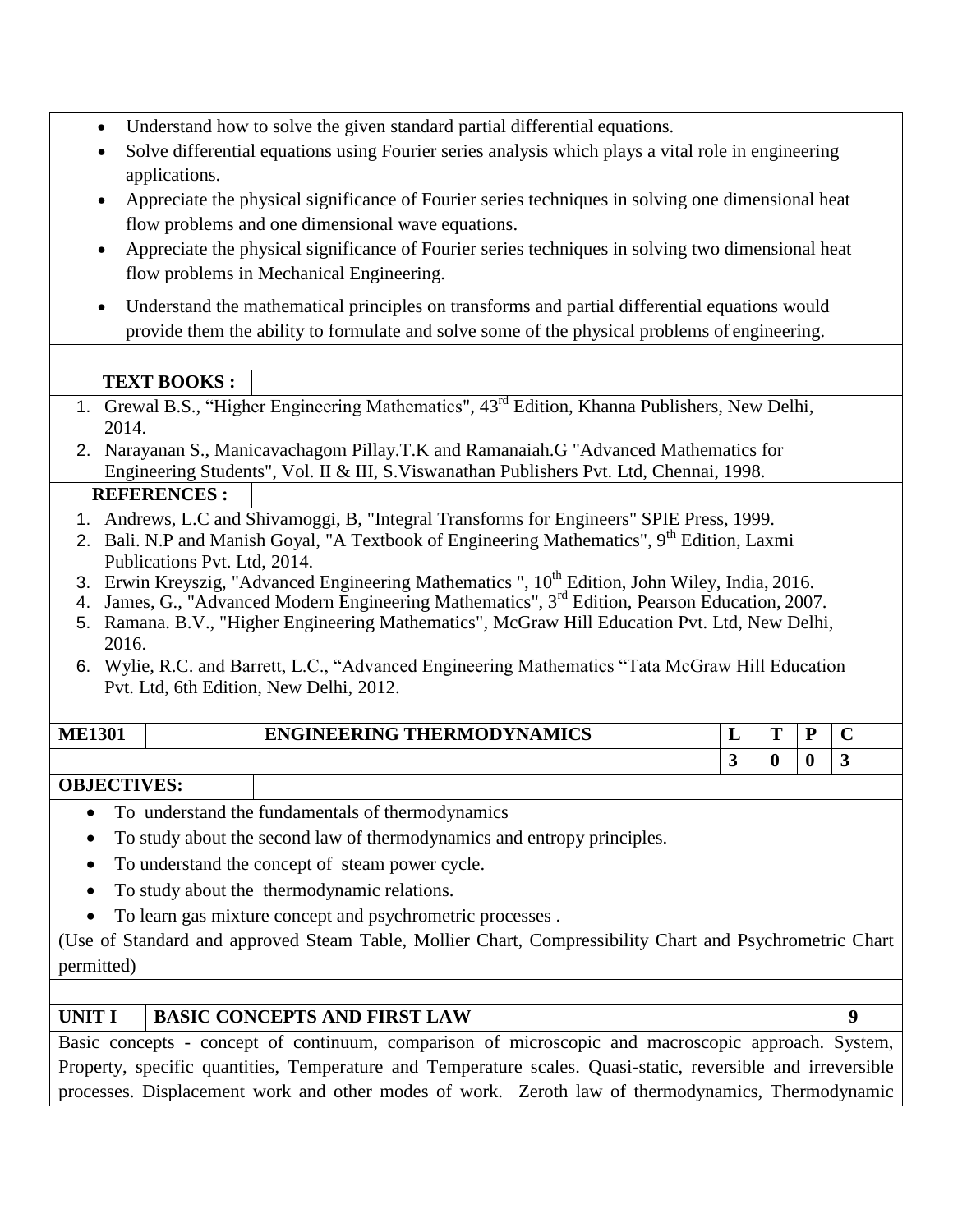states, equilibrium, process cycle, work, heat and other energy – First law of thermodynamics –application to closed and open systems – steady and unsteady flow processes. General Energy equation.

### **UNIT II SECOND LAW AND ENTROPY PRINCIPLES 9**

Kelvin-Planck and Clausius statements-heat engines and heat pump, reversibility, Carnot cycle, Carnot theorem and performance. Clausius theorem, Concept of entropy, T-s diagram, Tds Equations, entropy change for - pure substance, ideal gases - different processes.

### UNIT III PROPERTIES OF PURE SUBSTANCE AND STEAM POWER CYCLE 9

Formation of steam and its thermodynamic properties, p-v, p-T, T-v, T-s, h-s diagrams. p-v-T surface. Determination of dryness fraction. Application of I and II law for pure substances. Ideal and actual Rankine cycle.

#### **UNIT IV IDEAL AND REAL GASES, THERMODYNAMIC RELATIONS 9**

Properties of Ideal gas- Ideal and real gas comparison- Equations of state for ideal and real gases- Reduced properties. Compressibility factor - Principle of Corresponding states. - Generalized Compressibility Chart and its use. Maxwell relations, Energy equation, Joule-Thomson Coefficient and Clausius Clapeyron equation.

### UNIT V **GAS MIXTURES AND PSYCHROMETRY 9**

Mole and Mass fraction, Dalton's and Amagat's Law. Properties of gas mixture – Molar mass, gas constant, density, change in internal energy, enthalpy, entropy and Gibbs function. Psychrometric properties, Psychrometric charts. Property calculations of air vapour mixtures. Psychrometric processes – adiabatic saturation, sensible heating and cooling, humidification, dehumidification, evaporative cooling and adiabatic mixing. Simple Applications

**TOTAL: 45 PERIODS**

#### **OUTCOMES:**

On successful completion of this course, the student will be able to

- Apply the first law of thermodynamics for simple open and closed systems.
- Apply second law of thermodynamics to open and closed systems and calculate entropy .
- Apply the concepts of Rankine cycle to steam power plant.
- Derive simple thermodynamic relations of ideal and real gases.
- Calculate the properties of gas mixtures and moist air and its use in psychometric processes.

### **TEXTBOOKS:**

- 1. R.K.Rajput, "A Text Book Of Engineering Thermodynamics ",Fifth Edition,2017.
- 2. Nag.P.K., "Engineering Thermodynamics", 5<sup>th</sup> Edition, Tata McGraw-Hill, New Delhi, 2013..

#### **REFERENCES:**

- 1. Arora C.P, "Thermodynamics", Tata McGraw-Hill, New Delhi, 2019.
- 2. Borgnakke & Sonnatag, "Fundamental of Thermodynamics", 8th Edition , 2016.
- 3. Chattopadhyay, P, "Engineering Thermodynamics", Oxford University Press, 2016.
- **4.** Michael J. Moran, Howard N. Shapiro, "Fundamentals of Engineering Thermodynamics", 8th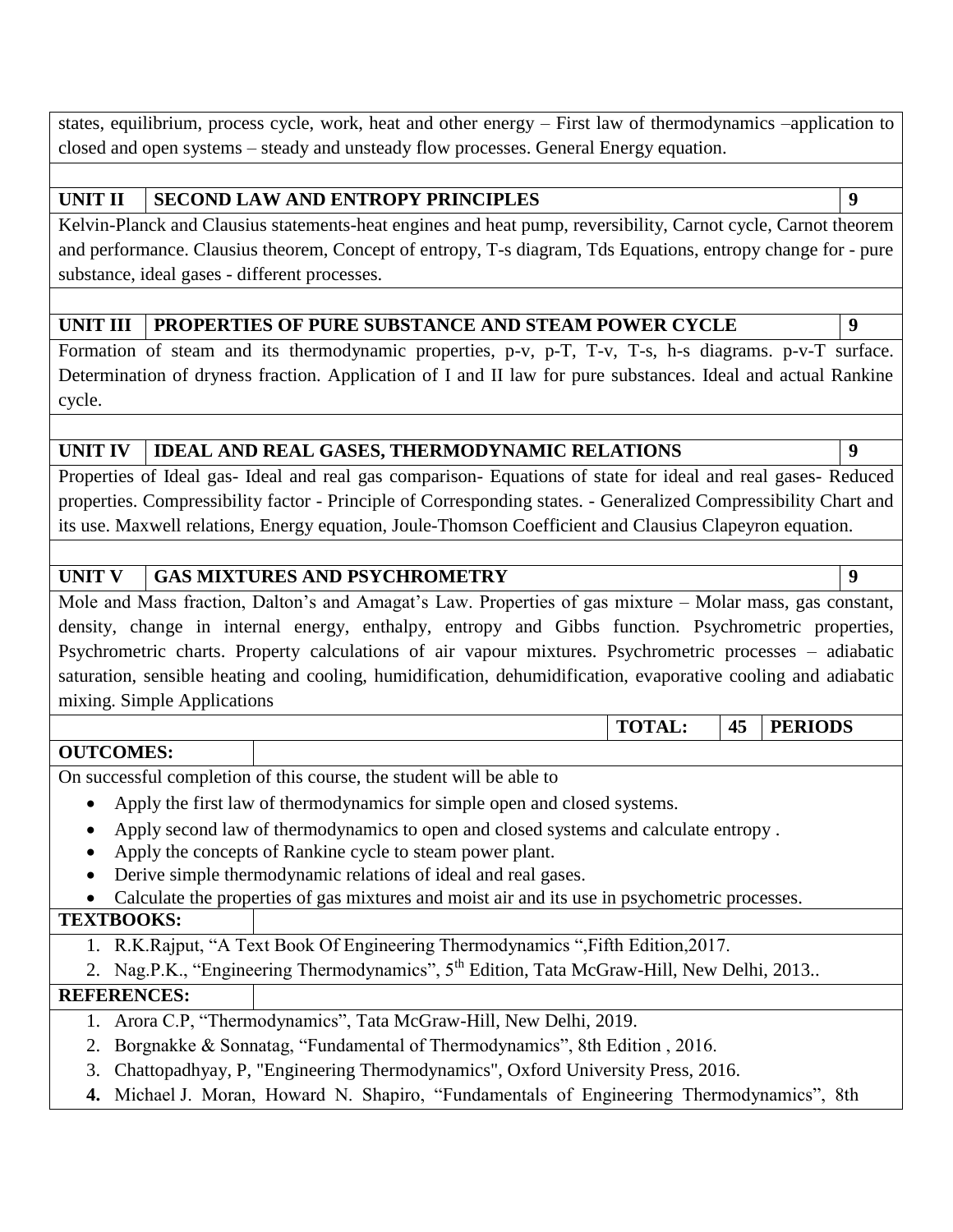Edition.

# **IFLUID MECHANICS AND MACHINERY L T P C**

#### **OBJECTIVES:**

- To understand the basic properties of fluid and solve problems on fluid statics.
- To understand fluid kinematics, fluid dynamics and to analyze and appreciate the complexities involved in solving the fluid flow problems.
- To understand the importance of dimensional analysis.
- To study the conservation laws in flow through pipes are studies.
- To understand the importance of various types of flow in pump and turbine.

#### **UNIT I FLUID PROPERTIES AND FLUID STATICS 8**

Units and dimensions -Properties of Fluids - density, specific weight, specific volume, specific gravity, viscosity, compressibility, vapour pressure, capillarity and surface tension. Fluid statics: concept of fluid static pressure - Atmospheric pressure, Gauge Pressure and Absolute pressure - Pressure measurements by manometers. Hydrostatic Forces on surface – buoyancy and floatation.

### **UNIT II FLUID KINEMATICS AND DYNAMICS 9**

Fluid Kinematics – Classification and types of flow – Continuity equation for 3D flow in cartesian Coordinates - continuity equation for 1D flow. Fluid Dynamics - Forces acting on fluid in motion - Navier Strokes equation - Euler's Equation - Bernoulli's Equation. Application of Bernoulli's Equation - Venturi meter- Orifice meter-Pitot tube- Momentum Equation and its application to pipe bend.

### **UNIT III DIMENSIONAL ANALYSIS AND MODEL STUDIES 8**

Need for dimensional analysis - Fundamental dimensions - dimensional homogeneity - Rayleigh's method and Buckingham Pi- theorem - Dimensionless Numbers – Model Analysis – Similitude – Model Law - Dimensionless parameters - application of dimensionless parameters – Model analysis.

### **UNIT IV FLOW THROUGH PIPES 10**

Flow of viscous fluid through circular pipe - Reynold's experiment – Types of flow. Boundary Layer Theory. Energy and head losses through pipes – Major loss – Minor loss – Hydraulic Grade Line and Total Energy Line – Pipes in Series - Pipes in Parallel – Power Transmission by Pipe Line - Moody's diagram.

### **UNIT V PUMPS AND TURBINES 10**

Impact of jets- Euler's equation- Theory of roto dynamic machines- Centrifugal pumps– working principlework done by the impeller - performance curves - Reciprocating pump- working principle. Classification of turbines – heads and efficiencies – velocity triangles. Axial, radial and mixed flow turbines. Pelton wheel, Francis turbine and Kaplan turbines- working Principles of operation of turbine calculation of main dimensions, regulation and performance - governing of turbines.

**3 0 0 3**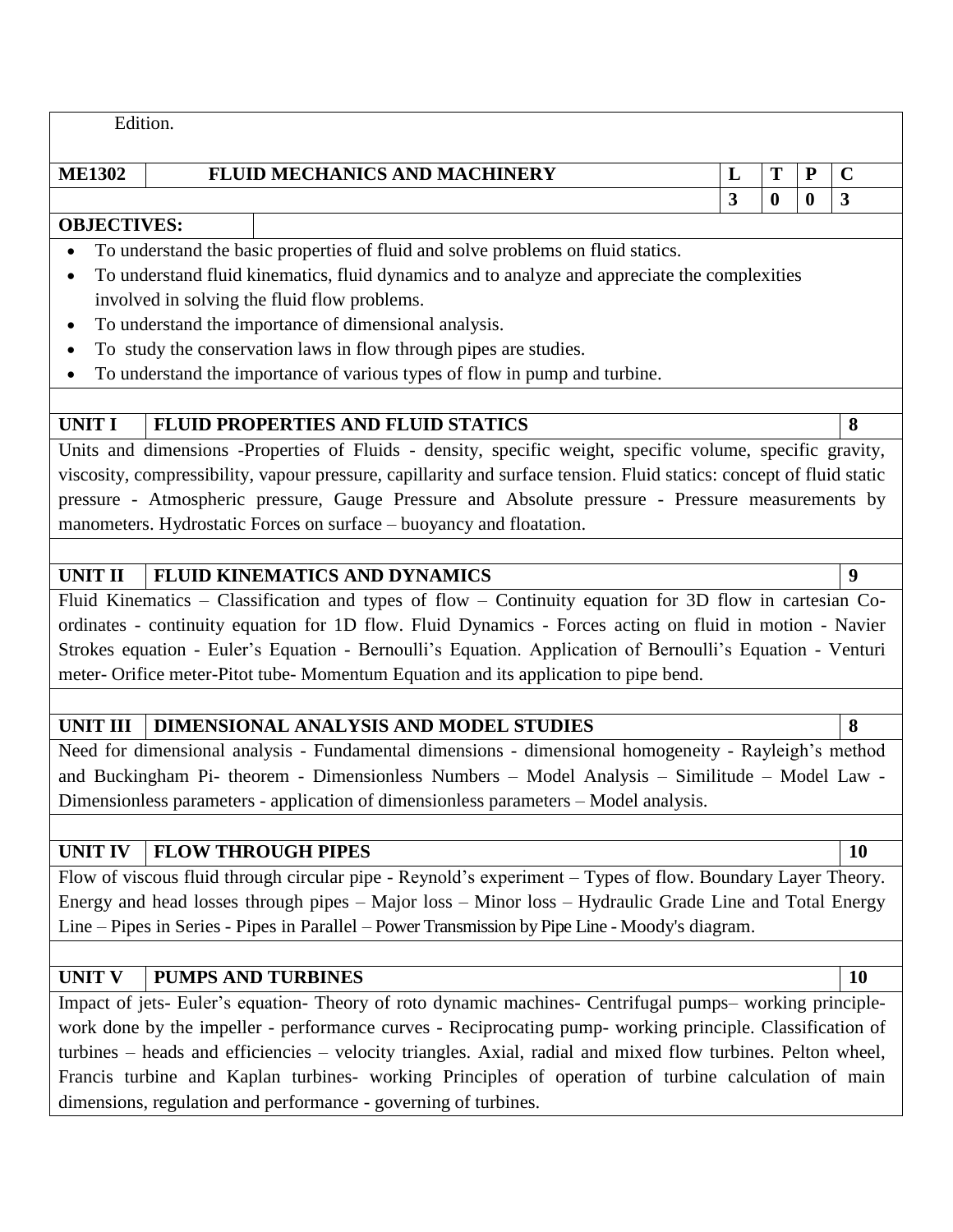| <b>TOTAL:</b><br>45<br><b>PERIODS</b>                                                                     |                                                                                                                                                                                                                        |   |          |                  |             |  |  |  |  |
|-----------------------------------------------------------------------------------------------------------|------------------------------------------------------------------------------------------------------------------------------------------------------------------------------------------------------------------------|---|----------|------------------|-------------|--|--|--|--|
| <b>OUTCOMES:</b>                                                                                          |                                                                                                                                                                                                                        |   |          |                  |             |  |  |  |  |
|                                                                                                           | On successful completion of this course, the student will be able to                                                                                                                                                   |   |          |                  |             |  |  |  |  |
|                                                                                                           | Gain basic knowledge on fluid properties, solve problems on static.                                                                                                                                                    |   |          |                  |             |  |  |  |  |
|                                                                                                           | Solve problems on fluid kinematic and dynamic.                                                                                                                                                                         |   |          |                  |             |  |  |  |  |
|                                                                                                           | Mathematically predict the nature of physical quantities.                                                                                                                                                              |   |          |                  |             |  |  |  |  |
|                                                                                                           | Analyze and calculate major and minor losses associated with pipe flow in                                                                                                                                              |   |          |                  |             |  |  |  |  |
| piping networks.                                                                                          | Analyze the performance of pumps and turbines.                                                                                                                                                                         |   |          |                  |             |  |  |  |  |
|                                                                                                           |                                                                                                                                                                                                                        |   |          |                  |             |  |  |  |  |
| <b>TEXTBOOKS:</b>                                                                                         |                                                                                                                                                                                                                        |   |          |                  |             |  |  |  |  |
| 1.                                                                                                        | Bansal.R.K., "Fluid Mechanics and Hydraulic Machines", Laxmi Publications Pvt. Ltd., New Delhi, 2015.                                                                                                                  |   |          |                  |             |  |  |  |  |
| 2.                                                                                                        | Jain.A.K, "Fluid Mechanics" (Including Hydraulic Machines), Khanna Publishers,                                                                                                                                         |   |          |                  |             |  |  |  |  |
| Twelth Edition, 2016.                                                                                     |                                                                                                                                                                                                                        |   |          |                  |             |  |  |  |  |
|                                                                                                           |                                                                                                                                                                                                                        |   |          |                  |             |  |  |  |  |
| <b>REFERENCES:</b>                                                                                        |                                                                                                                                                                                                                        |   |          |                  |             |  |  |  |  |
| 1.                                                                                                        | Graebel. W.P, "Engineering Fluid Mechanics", Taylor & Francis, Indian Reprint, 2011                                                                                                                                    |   |          |                  |             |  |  |  |  |
| 2.                                                                                                        | Kumar K. L., "Engineering Fluid Mechanics", Eurasia Publishing House(p) Ltd., New Delhi 2016                                                                                                                           |   |          |                  |             |  |  |  |  |
| 3.                                                                                                        | Robert W.Fox, Alan T. McDonald, Philip J.Pritchard, "Fluid Mechanics and Machinery", 2011.                                                                                                                             |   |          |                  |             |  |  |  |  |
| 4.                                                                                                        | Streeter, V. L. and Wylie E. B., "Fluid Mechanics", McGraw Hill Publishing Co. 2010                                                                                                                                    |   |          |                  |             |  |  |  |  |
| <b>EE1308</b>                                                                                             | <b>ELECTRICAL DRIVES AND CONTROL</b>                                                                                                                                                                                   | L | T        | $\mathbf P$      | $\mathbf C$ |  |  |  |  |
|                                                                                                           |                                                                                                                                                                                                                        | 3 | $\bf{0}$ | $\boldsymbol{0}$ | 3           |  |  |  |  |
| <b>OBJECTIVES:</b>                                                                                        |                                                                                                                                                                                                                        |   |          |                  |             |  |  |  |  |
| $\bullet$                                                                                                 | To understand the basic concepts of different types of electrical machines and their performance.                                                                                                                      |   |          |                  |             |  |  |  |  |
|                                                                                                           | To understand the concepts of Battery Technologies.                                                                                                                                                                    |   |          |                  |             |  |  |  |  |
|                                                                                                           | To study the different methods of starting D.C motors and induction motors.                                                                                                                                            |   |          |                  |             |  |  |  |  |
|                                                                                                           | To understand the starting methods of DC & AC motors.                                                                                                                                                                  |   |          |                  |             |  |  |  |  |
|                                                                                                           | To study the conventional and solid-state drives DC & AC drives                                                                                                                                                        |   |          |                  |             |  |  |  |  |
|                                                                                                           |                                                                                                                                                                                                                        |   |          |                  |             |  |  |  |  |
| <b>UNIT I</b>                                                                                             | <b>INTRODUCTION</b>                                                                                                                                                                                                    |   |          |                  | 9           |  |  |  |  |
|                                                                                                           | Basic Elements - Types of Electric Drives - factors influencing the choice of electrical drives - heating and                                                                                                          |   |          |                  |             |  |  |  |  |
| cooling curves – Loading conditions and classes of duty – Selection of power rating for drive motors with |                                                                                                                                                                                                                        |   |          |                  |             |  |  |  |  |
|                                                                                                           | regard to thermal overloading. Types of Batteries, Characteristics of Batteries.                                                                                                                                       |   |          |                  |             |  |  |  |  |
|                                                                                                           |                                                                                                                                                                                                                        |   |          |                  |             |  |  |  |  |
|                                                                                                           |                                                                                                                                                                                                                        |   |          |                  |             |  |  |  |  |
| <b>UNIT II</b>                                                                                            | <b>DRIVE MOTOR CHARACTERISTICS</b>                                                                                                                                                                                     |   |          |                  | 9           |  |  |  |  |
|                                                                                                           | Mechanical characteristics - Speed-Torque characteristics of various types of load and drive motors - Braking<br>of Electrical motors – DC motors: Shunt, series and compound – single phase and three phase induction |   |          |                  |             |  |  |  |  |
|                                                                                                           | motors. Construction and Mechanical characteristics of BLDC motor.                                                                                                                                                     |   |          |                  |             |  |  |  |  |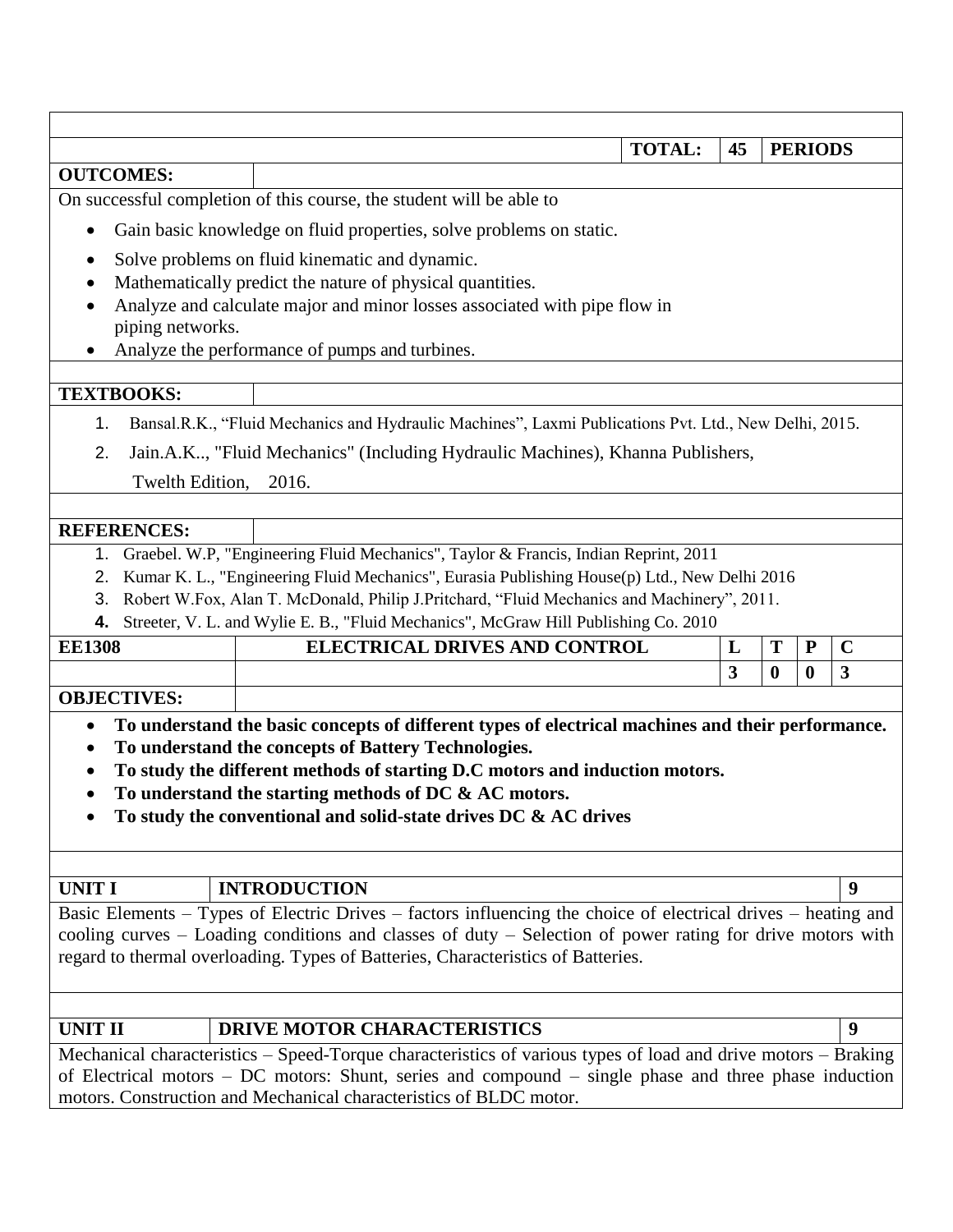| <b>UNIT III</b>                                                                                                                                                                                                                                                                                                                                                         | <b>STARTING METHODS</b>                                                                                                                                                                                                                                                                                                                                                                             |    |                  |                  | 9            |  |  |  |  |
|-------------------------------------------------------------------------------------------------------------------------------------------------------------------------------------------------------------------------------------------------------------------------------------------------------------------------------------------------------------------------|-----------------------------------------------------------------------------------------------------------------------------------------------------------------------------------------------------------------------------------------------------------------------------------------------------------------------------------------------------------------------------------------------------|----|------------------|------------------|--------------|--|--|--|--|
|                                                                                                                                                                                                                                                                                                                                                                         | Types of D.C Motor starters - Typical control circuits for shunt and series motors - Three phase squirrel cage                                                                                                                                                                                                                                                                                      |    |                  |                  |              |  |  |  |  |
| and slip ring induction motors.                                                                                                                                                                                                                                                                                                                                         |                                                                                                                                                                                                                                                                                                                                                                                                     |    |                  |                  |              |  |  |  |  |
|                                                                                                                                                                                                                                                                                                                                                                         |                                                                                                                                                                                                                                                                                                                                                                                                     |    |                  |                  |              |  |  |  |  |
| <b>UNIT IV</b>                                                                                                                                                                                                                                                                                                                                                          | CONVENTIONAL AND SOLID STATE SPEED CONTROL OF D.C.<br>9<br><b>DRIVES</b>                                                                                                                                                                                                                                                                                                                            |    |                  |                  |              |  |  |  |  |
|                                                                                                                                                                                                                                                                                                                                                                         | Speed control of DC series and shunt motors - Armature and field control, Ward-Leonard control system -<br>Introduction to controlled rectifiers & choppers-converter and chopper fed DC drives.                                                                                                                                                                                                    |    |                  |                  |              |  |  |  |  |
|                                                                                                                                                                                                                                                                                                                                                                         |                                                                                                                                                                                                                                                                                                                                                                                                     |    |                  |                  |              |  |  |  |  |
| <b>UNIT V</b>                                                                                                                                                                                                                                                                                                                                                           | CONVENTIONAL AND SOLID STATE SPEED CONTROL OF A.C.<br><b>DRIVES</b>                                                                                                                                                                                                                                                                                                                                 |    |                  |                  | 9            |  |  |  |  |
|                                                                                                                                                                                                                                                                                                                                                                         | Speed control of three phase induction motor - Voltage control, voltage / frequency control, slip power                                                                                                                                                                                                                                                                                             |    |                  |                  |              |  |  |  |  |
|                                                                                                                                                                                                                                                                                                                                                                         | recovery scheme – Using inverters and AC voltage regulators – applications.                                                                                                                                                                                                                                                                                                                         |    |                  |                  |              |  |  |  |  |
|                                                                                                                                                                                                                                                                                                                                                                         |                                                                                                                                                                                                                                                                                                                                                                                                     |    |                  |                  |              |  |  |  |  |
|                                                                                                                                                                                                                                                                                                                                                                         | <b>TOTAL</b>                                                                                                                                                                                                                                                                                                                                                                                        | 45 |                  | <b>PERIODS</b>   |              |  |  |  |  |
| <b>OUTCOMES:</b>                                                                                                                                                                                                                                                                                                                                                        |                                                                                                                                                                                                                                                                                                                                                                                                     |    |                  |                  |              |  |  |  |  |
| ٠<br>٠<br>$\bullet$<br><b>TEXTBOOKS</b>                                                                                                                                                                                                                                                                                                                                 | Upon Completion of this subject, the students can able to explain<br>Different types of electrical machines and their performance and battery techniques<br>Dc and Ac motor performances<br>Starting methods of Ac and Dc motors<br>Solid state speed control of Dc drives<br>Solid state speed control of Ac drives                                                                                |    |                  |                  |              |  |  |  |  |
|                                                                                                                                                                                                                                                                                                                                                                         | 1. Nagrath .I.J. & Kothari .D.P, "Electrical Machines", Tata McGraw-Hill, 2006                                                                                                                                                                                                                                                                                                                      |    |                  |                  |              |  |  |  |  |
|                                                                                                                                                                                                                                                                                                                                                                         | 2. Vedam Subrahmaniam, "Electric Drives (Concepts and Applications)", Tata McGraw-Hill, 2010                                                                                                                                                                                                                                                                                                        |    |                  |                  |              |  |  |  |  |
| <b>REFERENCES:</b>                                                                                                                                                                                                                                                                                                                                                      |                                                                                                                                                                                                                                                                                                                                                                                                     |    |                  |                  |              |  |  |  |  |
| 1. Partab. H., "Art and Science and Utilisation of Electrical Energy", Dhanpat Rai and Sons, 2017<br>Pillai.S.K "A First Course on Electric Drives", Wiley Eastern Limited, 2012<br>Singh. M.D., K.B.Khanchandani, "Power Electronics", Tata McGraw-Hill, 2006.<br>3.<br>David Linden and Thomas B. Reddy, "Handbook of Batteries" McGraw-Hill Professional, 2001<br>4. |                                                                                                                                                                                                                                                                                                                                                                                                     |    |                  |                  |              |  |  |  |  |
|                                                                                                                                                                                                                                                                                                                                                                         |                                                                                                                                                                                                                                                                                                                                                                                                     |    |                  |                  |              |  |  |  |  |
| <b>ME1303</b>                                                                                                                                                                                                                                                                                                                                                           | PRODUCTION TECHNOLOGY                                                                                                                                                                                                                                                                                                                                                                               | L  | T                | ${\bf P}$        | $\mathbf C$  |  |  |  |  |
|                                                                                                                                                                                                                                                                                                                                                                         |                                                                                                                                                                                                                                                                                                                                                                                                     | 3  | $\boldsymbol{0}$ | $\boldsymbol{0}$ | $\mathbf{3}$ |  |  |  |  |
| <b>OBJECTIVES:</b><br>$\bullet$<br>processes.                                                                                                                                                                                                                                                                                                                           | To study the basic casting processes, various metal joining processes and gain relevant skills.<br>To learn about the theory behind metal cutting and principle of working of basic machines<br>To learn about the various plastic moulding and forming processes and to make simple plastic part.<br>To provide the knowledge on various bulk deformation processes and various abrasive machining |    |                  |                  |              |  |  |  |  |

٦

Г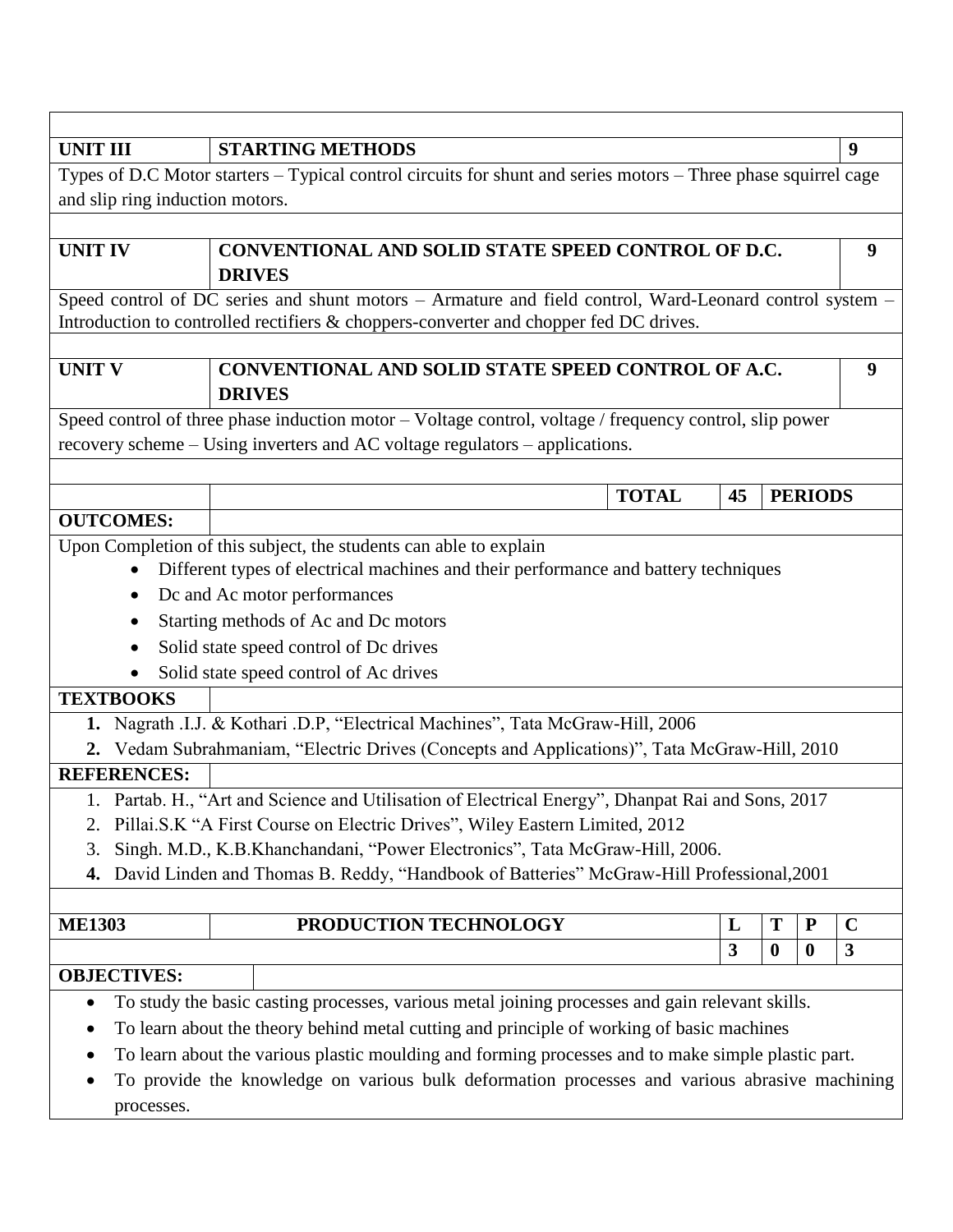To expose knowledge on sheet metal forming processes and special forming processes and to make small sheet metal parts.

#### **UNIT I CASTING PROCESSES AND METAL JOINING PROCESSES 9**

Introduction to production processes and its classifications - Pattern Types and Allowances. Moulding sand – Types & Properties. Moulding machines and its types. Melting furnaces. Sand casting defects. Special casting processes – Centrifugal casting and Investment casting. Introduction to welding processes - Principle of Gas welding and arc welding. Principle of Resistance welding, Gas metal arc welding, Submerged arc welding, Tungsten Inert Gas welding, Thermit welding and Electron beam welding

### **UNIT II THEORY OF METAL CUTTING AND BASIC MACHINES 9**

Mechanics of metal cutting, orthogonal and oblique cutting, Mechanism of chip formation, Types of chips, Merchant's Circle Diagram, Cutting Force Measurements, Tool life & Cutting Tool Materials. Centre lathe, constructional features, specification, operations – taper turning methods, thread cutting methods, Capstan and turret lathes- tool layout, Shaper - Basic operations. Milling operations - types of milling cutter.

### **UNIT III MOULDING AND FORMING OF PLASTICS 9**

Introduction to plastics - Moulding of Thermoplastics - Principle and applications of Injection moulding and its types, Blow moulding, Rotational moulding, Thermoforming and Extrusion. Moulding of Thermosets - Principle and applications of Compression moulding and Transfer moulding - Bonding of Thermoplastics - Fusion and solvent methods.

#### **UNIT IV BULK DEFORMATION PROCESSES AND ABRASIVE MACHINING 9**

Introduction - Hot and cold working of metals - Forging processes - Open and close die forging, Forging equipments. Rolling -Types of Rolling mills, Tube piercing and Defects. Principle of Extrusion and its types. Abrasive processes: grinding wheel – specifications and selection, types of grinding process – cylindrical grinding, surface grinding, centreless grinding and internal grinding.

### **UNIT V SHEET METAL AND SPECIAL FORMING PROCESSES 9**

Sheet metal characteristics – shearing, bending and drawing operations – Stretch forming operations – Formability of sheet metal – Test methods –special forming processes – Working principle and applications – Hydro forming – Rubber pad forming – Metal spinning– Introduction of Explosive forming, magnetic pulse forming, peen forming, Super plastic forming – Micro forming

**TOTAL: 45 PERIODS**

#### **OUTCOMES:**

**Upon the completion of this course the students will be able to**

- Explain different metal casting processes, compare different metal joining processes merits and demerits
- Describe the mechanism of material removal processes and operational features of centre lathe, shaper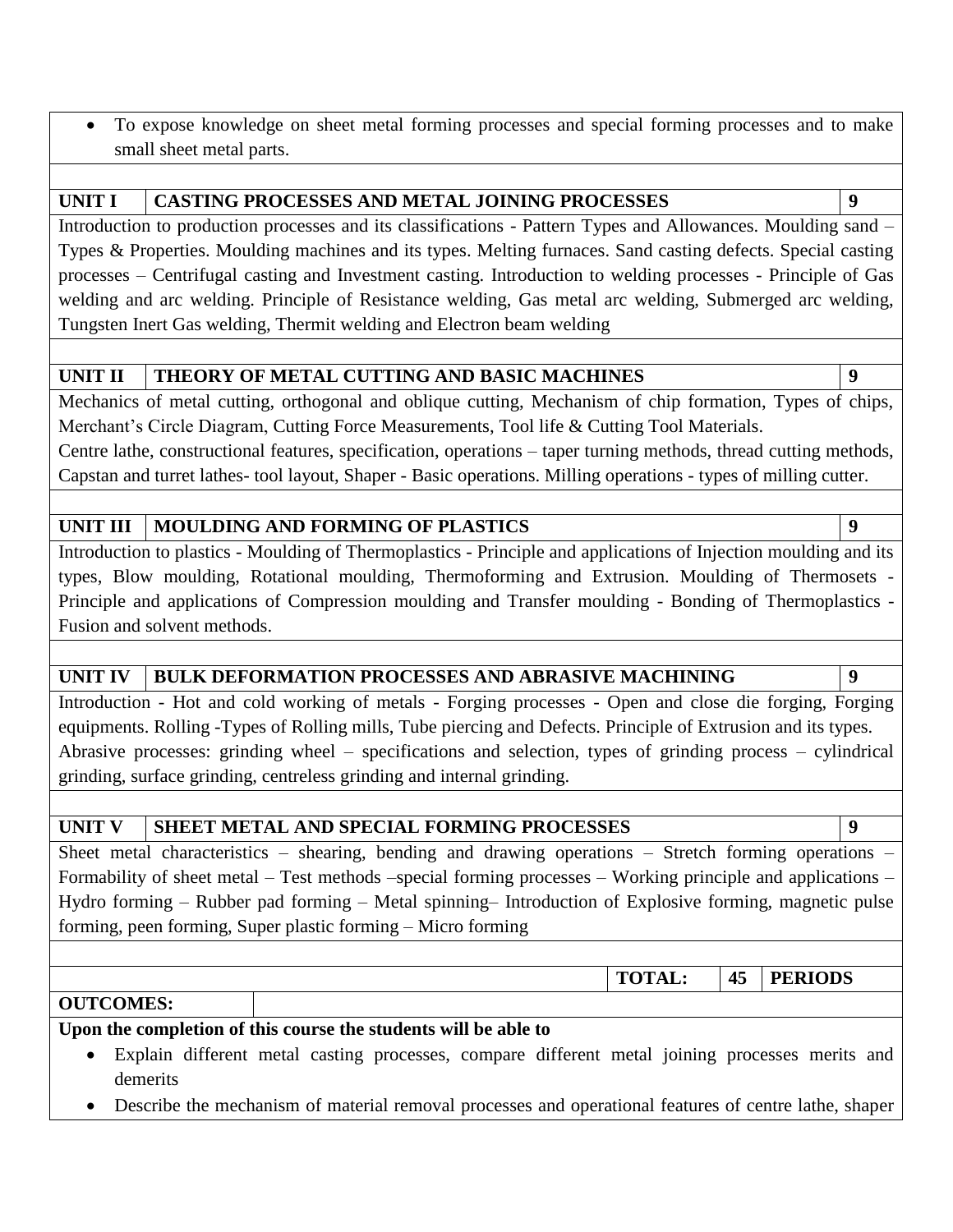and milling machines

- Distinguish various methods of manufacturing plastic components
- Summarize various hot working and cold working methods of metals, grinding and other super finishing processes
- Explain various sheet metal making special forming processes

#### **TEXTBOOKS:**

- 1. Hajra Chouldhary S.K and Hajra Choudhury. AK., "Elements of workshop Technology", Volume I and II, Media promoters and Publishers Private Limited, Mumbai, 2008
- **2.** Kalpakjian. S, "Manufacturing Engineering and Technology", Pearson Education India Edition, 2013

#### **REFERENCES:**

- 1. Rao, P.N. "Manufacturing Technology Foundry, Forming and Welding", 4<sup>th</sup> Edition, TMH-2013
- 2. Sharma, P.C., "A Text book of production Technology", S.Chand and Co. Ltd., 2014.
- 3. HMT, "Production Technology", Tata McGraw Hill, 1998.
- 4. Geofrey Boothroyd, "Fundamentals of Metal Machining and Machine Tools", McGraw Hill, 1984
- **5.** Roy. A.Lindberg, "Process and Materials of Manufacture," Fourth Edition, PHI/Pearson Education 2006

| <b>ME1304</b> | <b>ENGINEERING METALLURGY</b> | ш.                       | <b>CONT</b><br>. . | $\sqrt{ }$<br>∼          |
|---------------|-------------------------------|--------------------------|--------------------|--------------------------|
|               |                               | $\overline{\phantom{a}}$ | U                  | $\overline{\phantom{a}}$ |

### **OBJECTIVES:**

- To study alloys formation, phase diagrams, invariant reactions and iron-carbon diagram
- To introduce concept of heat treatment processes, Explain isothermal transformation, continuous cooling diagrams and different surface heat treatment methods.
- To study the effect of alloying elements on ferrous and non-ferrous metals and properties, applications of various alloys.
- To explain the properties and applications of non-metallic materials and smart materials.
- To impart knowledge on the testing of mechanical properties of materials and principles of plastic deformation mechanisms.

### **Review (Not for Exam):**

 Crystal structure – BCC, FCC and HCP structure – unit cell – crystallographic planes and directions, miller indices – crystal imperfections, point, line, planar and volume defects – Grain size, ASTM grain size number- Atomic Diffusion

### **UNIT I ALLOYS AND PHASE DIAGRAMS 9**

Constitution of alloys – Solid solutions, substitutional and interstitial – phase diagrams, Isomorphous, eutectic, eutectoid, peritectic and peritectoid reactions, Iron – carbon equilibrium diagram. Classification of steel, properties and applications.

# **UNIT II HEAT TREATMENT OF METALS** 9

Purpose of Heat treatment– Full annealing, stress relief, recrystallization and spheroidising – normalizing,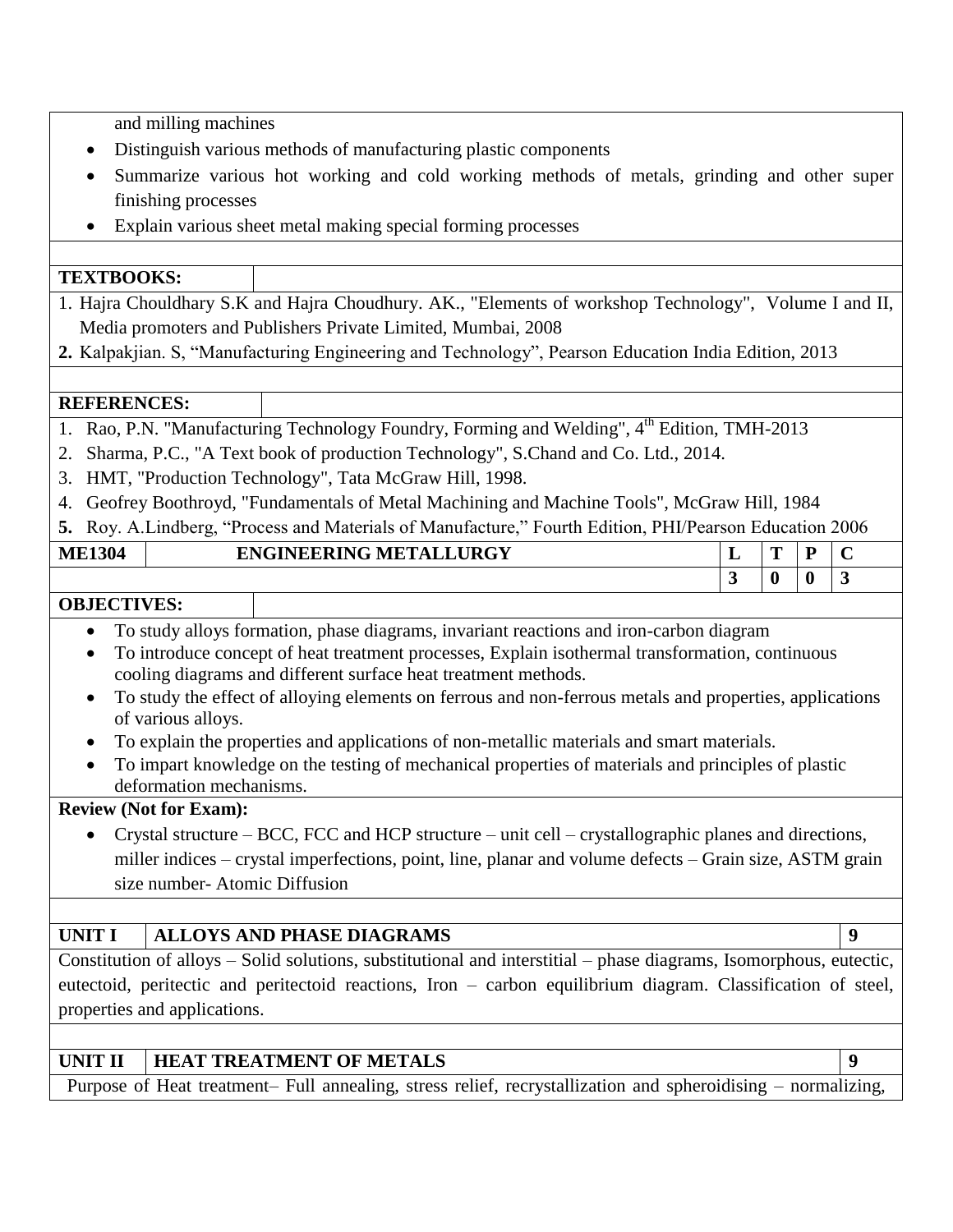hardening and Tempering of steel. Isothermal transformation diagrams – cooling curves superimposed on I.T. diagram,CCR – Hardenability, Jominy end quench test – Austempering, martempering – case hardening, carburizing, Nitriding, cyaniding, carbonitriding – Flame and Induction hardening – Vacuum and Plasma hardening.

# **UNIT III FERROUS AND NON-FERROUS METALS 9**

Effect of alloying additions on steel- α and β stabilizers– stainless and tool steels – HSLA, Maraging steels – Cast Iron – Grey, white, malleable, spheroidal – alloy cast irons, Copper and copper alloys – Brass, Bronze and Cupronickel – Aluminium alloys and Al-Cu – precipitation strengthening treatment – Mg-alloys, Bearing alloys, , Ni-based super alloys and Titanium alloys.

# **UNIT IV NON METALS & SMART MATERIALS 9**

Polymers– types, commodity and engineering polymers – Properties and applications of common thermosetting and thermoplastic polymers - Engineering Ceramics – Properties and applications-Composites- Classifications-FRP,MMC,CMC-Applications of Composites, Fiber Optic materials, Piezo Electrics – Shape Memory Alloys

# UNIT V **MECHANICAL PROPERTIES AND DEFORMATION MECHANISMS**

Mechanisms of plastic deformation, slip and twinning – Types of fracture – Testing of materials under tension, compression and shear loads – Hardness tests (Brinell, Vickers and Rockwell) hardness tests, Impact test- lzod and charpy, fatigue and creep failure mechanisms-testing.

**TOTAL: 45 PERIODS**

### **OUTCOMES:**

# **Upon the completion of this course the students will be able to**

- Explain alloys and phase diagram, Iron-Iron carbon diagram and steel classification.
- Explain isothermal transformation, continuous cooling diagrams and different heat treatment processes.
- Clarify the effect of alloying elements on ferrous and non-ferrous metals
- Summarize the properties and applications of non metallic materials.
- Explain the testing of mechanical properties. .

### **TEXTBOOKS:**

- **1.** Williams D Callister, "Material Science and Engineering" Wiley India Pvt Ltd, Revised Indian Edition 2014
- **2.** O.P. Khanna, A text book of Materials Science and Metallurgy, Khanna Publishers, 2003

### **REFERENCES:**

- **1.** Kenneth G.Budinski and Michael K. Budinski, "Engineering Materials", Prentice Hall of India Private Limited, 2010.
- **2.** Raghavan.V, "Materials Science and Engineering", Prentice Hall of India Pvt. Ltd., 2015.
- **3.** U.C.Jindal : Material Science and Metallurgy, "Engineering Materials and Metallurgy", First Edition, Dorling Kindersley, 2012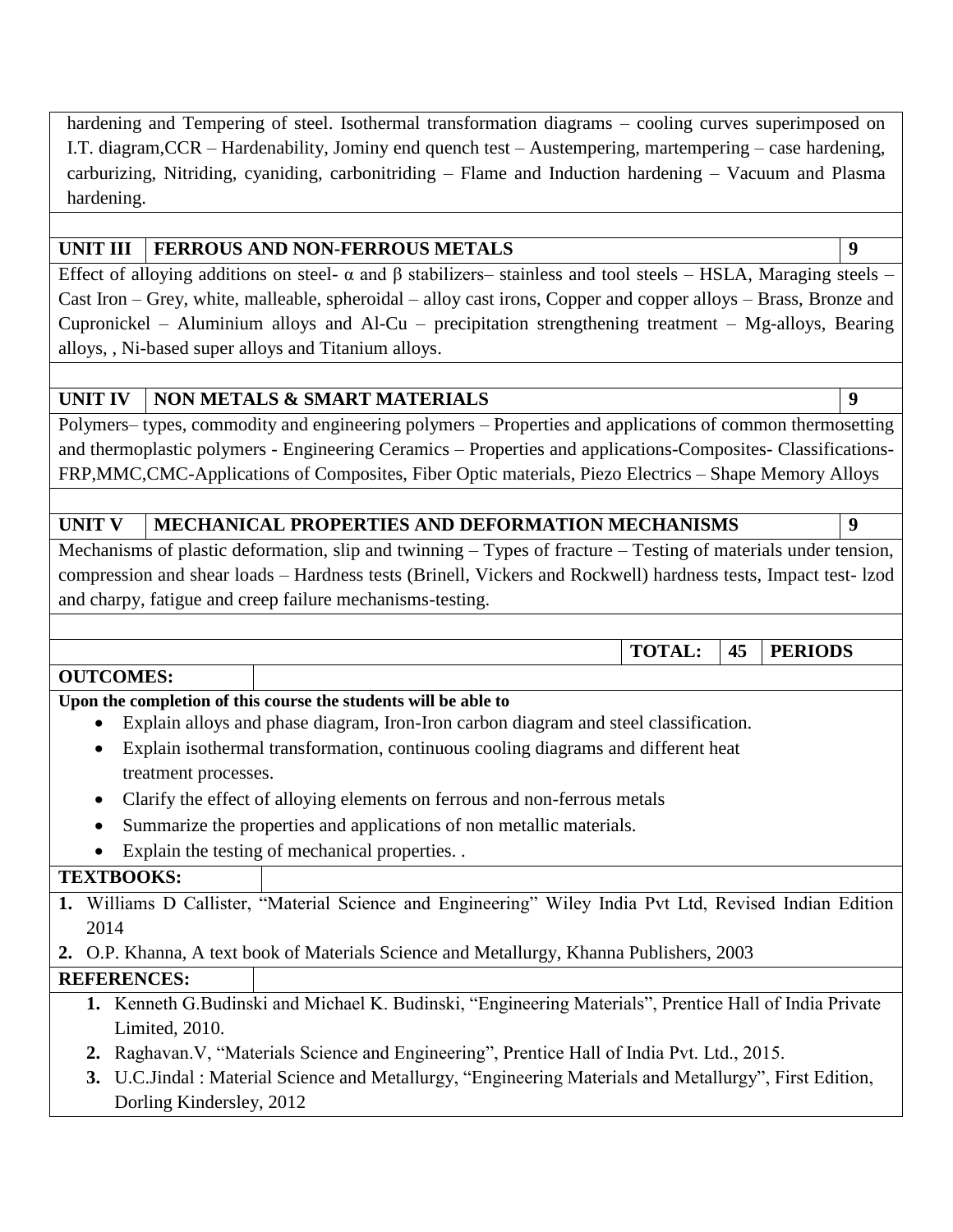| 4. Upadhyay. G.S. and Anish Upadhyay, "Materials Science and Engineering", Viva Books Pvt. Ltd., |
|--------------------------------------------------------------------------------------------------|
| New Delhi, 2006.                                                                                 |

**5.** Avner, S.H., "Introduction to Physical Metallurgy", McGraw Hill Book Company, 1997.

| ELECTRICAL DRIVES & CONTROL LABORATORY<br>T<br><b>EE1309</b><br>L |                                                                                          |                          |          |                  |   |   |  |  |
|-------------------------------------------------------------------|------------------------------------------------------------------------------------------|--------------------------|----------|------------------|---|---|--|--|
|                                                                   |                                                                                          |                          | $\bf{0}$ | $\boldsymbol{0}$ | 4 | 2 |  |  |
| <b>Objectives:</b>                                                |                                                                                          |                          |          |                  |   |   |  |  |
| $\bullet$                                                         | To validate the principles studied in theory by performing experiments in the laboratory |                          |          |                  |   |   |  |  |
|                                                                   | <b>LIST OF EXPERIMENTS:</b>                                                              |                          |          |                  |   |   |  |  |
| 1.                                                                | Load test on DC Shunt & DC Series motor                                                  |                          |          |                  |   |   |  |  |
|                                                                   | 2. O.C.C & Load characteristics of DC Shunt and DC Series generator                      |                          |          |                  |   |   |  |  |
| 3.                                                                | Speed control of DC shunt motor (Armature, Field control)                                |                          |          |                  |   |   |  |  |
| 4.                                                                | Load test on single phase transformer                                                    |                          |          |                  |   |   |  |  |
|                                                                   | 5. O.C & S.C Test on a single phase transformer                                          |                          |          |                  |   |   |  |  |
| 6.                                                                | Regulation of an alternator by EMF & MMF methods.                                        |                          |          |                  |   |   |  |  |
| 7.                                                                | V curves and inverted V curves of synchronous Motor                                      |                          |          |                  |   |   |  |  |
| 8.                                                                | Load test on three phase squirrel cage Induction motor                                   |                          |          |                  |   |   |  |  |
| Speed control of three phase slip ring Induction Motor<br>9.      |                                                                                          |                          |          |                  |   |   |  |  |
|                                                                   | 10. Study of DC & AC Starters                                                            |                          |          |                  |   |   |  |  |
|                                                                   |                                                                                          | <b>TOTAL PERIODS: 60</b> |          |                  |   |   |  |  |
| <b>Course Outcomes:</b>                                           |                                                                                          |                          |          |                  |   |   |  |  |
|                                                                   | $\sim$ $\sim$                                                                            |                          |          |                  |   |   |  |  |

Ability to perform speed characteristic of different electrical machine

# **LIST OF EQUIPMENT FOR A BATCH OF 30 STUDENTS**

| S.No.                    | <b>NAME OF THE EQUIPMENT</b>              | Qty.                        |
|--------------------------|-------------------------------------------|-----------------------------|
|                          | DC Shunt motor                            | 2                           |
| 2                        | DC Series motor                           |                             |
| $\mathcal{R}$            | DC shunt motor-DC Shunt Generator set     |                             |
|                          | DC Shunt motor-DC Series Generator set    |                             |
| $\overline{\mathcal{L}}$ | Single phase transformer                  | 2                           |
| 6                        | Three phase alternator                    | $\mathcal{D}_{\mathcal{L}}$ |
|                          | Three phase synchronous motor             |                             |
| 8                        | Three phase Squirrel cage Induction motor |                             |
| 9                        | Three phase Slip ring Induction motor     |                             |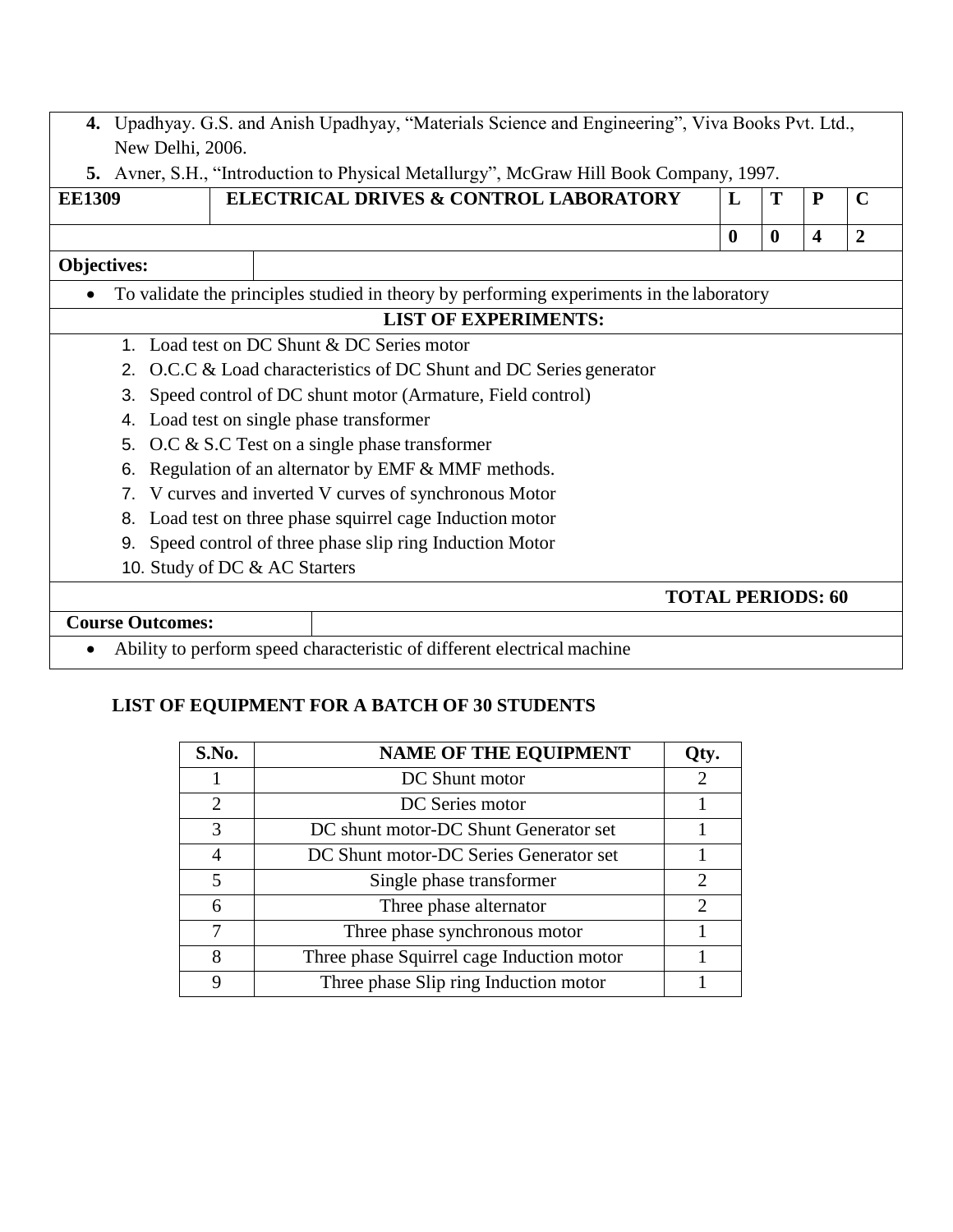| <b>ME1305</b>                                                               | PRODUCTION TECHNOLOGY LABORATORY                                                                    |  |  |  |  |  |                             |  |  |  | L                | T                | ${\bf P}$               | $\mathbf C$              |  |
|-----------------------------------------------------------------------------|-----------------------------------------------------------------------------------------------------|--|--|--|--|--|-----------------------------|--|--|--|------------------|------------------|-------------------------|--------------------------|--|
|                                                                             |                                                                                                     |  |  |  |  |  |                             |  |  |  |                  |                  |                         |                          |  |
|                                                                             |                                                                                                     |  |  |  |  |  |                             |  |  |  | $\boldsymbol{0}$ | $\boldsymbol{0}$ | $\overline{\mathbf{4}}$ | $\overline{2}$           |  |
| <b>Objectives:</b>                                                          |                                                                                                     |  |  |  |  |  |                             |  |  |  |                  |                  |                         |                          |  |
|                                                                             | To Study and practice the various operations that can be performed in lathe, shaper, drilling,      |  |  |  |  |  |                             |  |  |  |                  |                  |                         |                          |  |
|                                                                             | milling machines etc. and to equip with the practical knowledge required in the core<br>industries. |  |  |  |  |  |                             |  |  |  |                  |                  |                         |                          |  |
|                                                                             |                                                                                                     |  |  |  |  |  |                             |  |  |  |                  |                  |                         |                          |  |
|                                                                             |                                                                                                     |  |  |  |  |  | <b>LIST OF EXPERIMENTS:</b> |  |  |  |                  |                  |                         |                          |  |
| Machining and Machining time estimations for:<br>1. External Thread cutting |                                                                                                     |  |  |  |  |  |                             |  |  |  |                  |                  |                         |                          |  |
| 2. Internal Thread Cutting                                                  |                                                                                                     |  |  |  |  |  |                             |  |  |  |                  |                  |                         |                          |  |
| 3. Eccentric Turning                                                        |                                                                                                     |  |  |  |  |  |                             |  |  |  |                  |                  |                         |                          |  |
| 4. Knurling                                                                 |                                                                                                     |  |  |  |  |  |                             |  |  |  |                  |                  |                         |                          |  |
| 5. Hexagonal Head Shaping                                                   |                                                                                                     |  |  |  |  |  |                             |  |  |  |                  |                  |                         |                          |  |
| 6. Contour milling using vertical milling machine                           |                                                                                                     |  |  |  |  |  |                             |  |  |  |                  |                  |                         |                          |  |
| 7.gear cutting in milling machine                                           |                                                                                                     |  |  |  |  |  |                             |  |  |  |                  |                  |                         |                          |  |
| 8. Gear generation in hobbing machine                                       |                                                                                                     |  |  |  |  |  |                             |  |  |  |                  |                  |                         |                          |  |
| 9. Gear generation in gear shaping machine                                  |                                                                                                     |  |  |  |  |  |                             |  |  |  |                  |                  |                         |                          |  |
| 10. Tool angle grinding with tool and Cutter Grinder                        |                                                                                                     |  |  |  |  |  |                             |  |  |  |                  |                  |                         |                          |  |
| 11. Measurement of cutting forces in Milling / Turning Process              |                                                                                                     |  |  |  |  |  |                             |  |  |  |                  |                  |                         |                          |  |
|                                                                             |                                                                                                     |  |  |  |  |  |                             |  |  |  |                  |                  |                         | <b>TOTAL PERIODS: 60</b> |  |
| <b>Course Outcomes:</b>                                                     |                                                                                                     |  |  |  |  |  |                             |  |  |  |                  |                  |                         |                          |  |
| Upon completion of this course students will be                             |                                                                                                     |  |  |  |  |  |                             |  |  |  |                  |                  |                         |                          |  |
|                                                                             | Able to use different machine tools to manufacturing components.                                    |  |  |  |  |  |                             |  |  |  |                  |                  |                         |                          |  |
| $\bullet$                                                                   | Able to use different machine tools for finishing operations                                        |  |  |  |  |  |                             |  |  |  |                  |                  |                         |                          |  |

# **LIST OF EQUIPMENT FOR A BATCH OF 30 STUDENTS**

|   | <b>Centre Lathes</b>              | 7 Nos.    |
|---|-----------------------------------|-----------|
| ∠ | Shaper                            | 1 No.     |
|   | <b>Horizontal Milling Machine</b> | 1 No      |
| 4 | <b>Vertical Milling Machine</b>   | 1 No      |
|   | <b>Turret and Capstan Lathes</b>  | 1 No each |